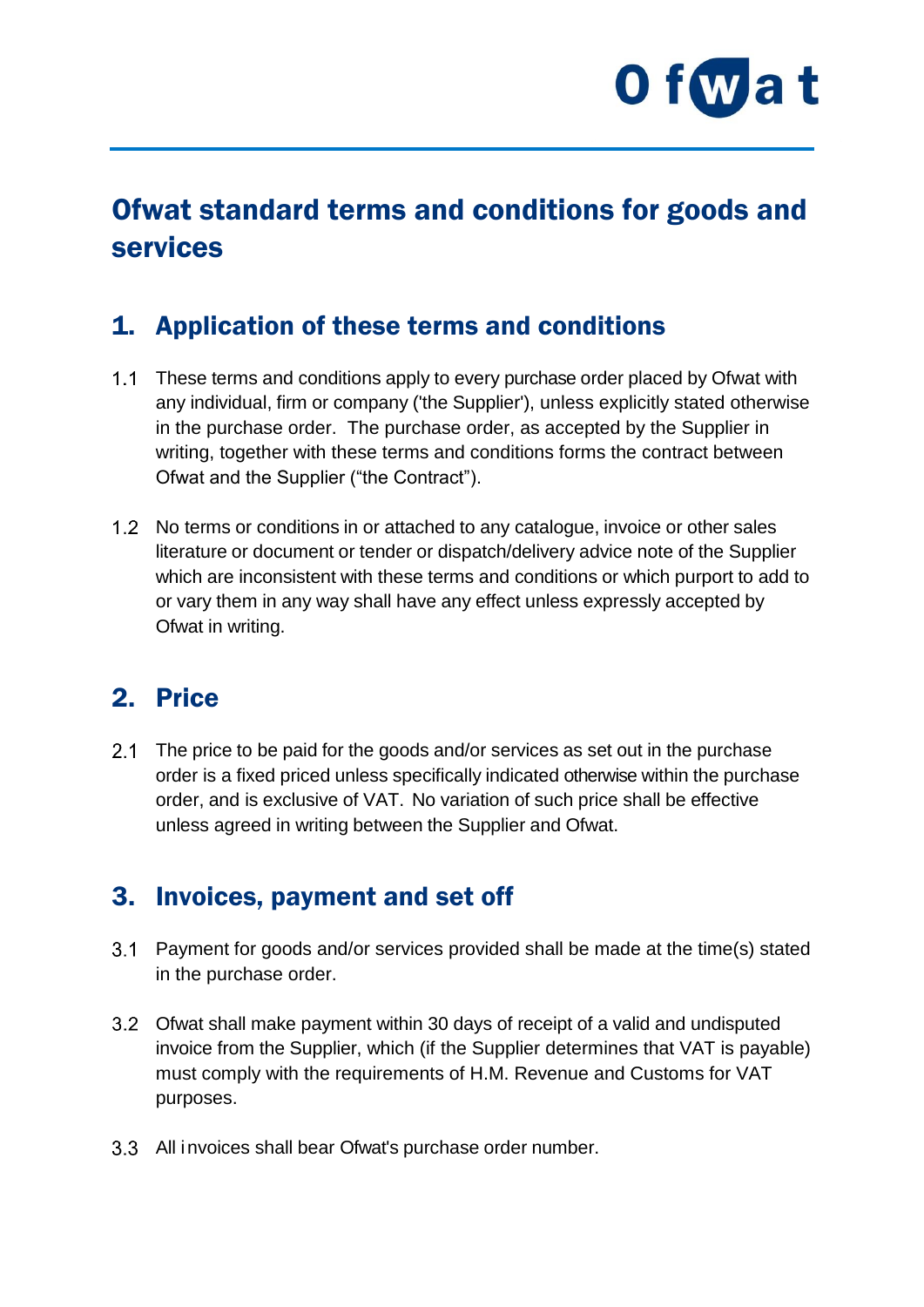Ofwat may set off against any sums due to the Supplier, whether under this purchase order or otherwise, any lawful set off or counterclaim to which Ofwat may at any time be entitled.

#### 4. Delivery of goods and/or provision of services

- All goods and/or services ordered by Ofwat shall be delivered or performed at the cost of the Supplier.
- 4.2 Failure to deliver the goods or perform the services on the date(s) specified in the purchase order shall entitle Ofwat to cancel the Contract without notice.
- All goods and/or services shall be delivered to the place and address specified in the purchase order.
- 4.4 Risk and title in the goods and/or services shall only pass to Ofwat on acceptance of the goods and/or services when delivered to the place and address in the purchase order, unless agreed otherwise by the parties. Ofwat reserves the right to take immediate possession of all goods to which it has title.
- Any goods lost or damaged in transit shall be restored or replaced by the Supplier at the Supplier's expense and to Ofwat's satisfaction.
- 4.6 If, at any time within 3 months from the date of delivery, the goods and/or services fail to comply with the Contract, Ofwat may reject the whole or any part of the goods and/or services.

# 5. Quality and performance

- $5.1$ The goods and/or services supplied or performed under the Contract shall:
- (a) conform to the quantity, type, sort, quality and description set out in the Contract; and
- (b) be fit for the purpose made known to the Supplier expressly or by implication; and
- (c) comply with any current legislation and appropriate prevailing standards.
- The Supplier shall perform the services with all reasonable care, skill and diligence in accordance with good industry practice in the Supplier's industry, profession or trade, and use staff who are suitably skilled and experienced to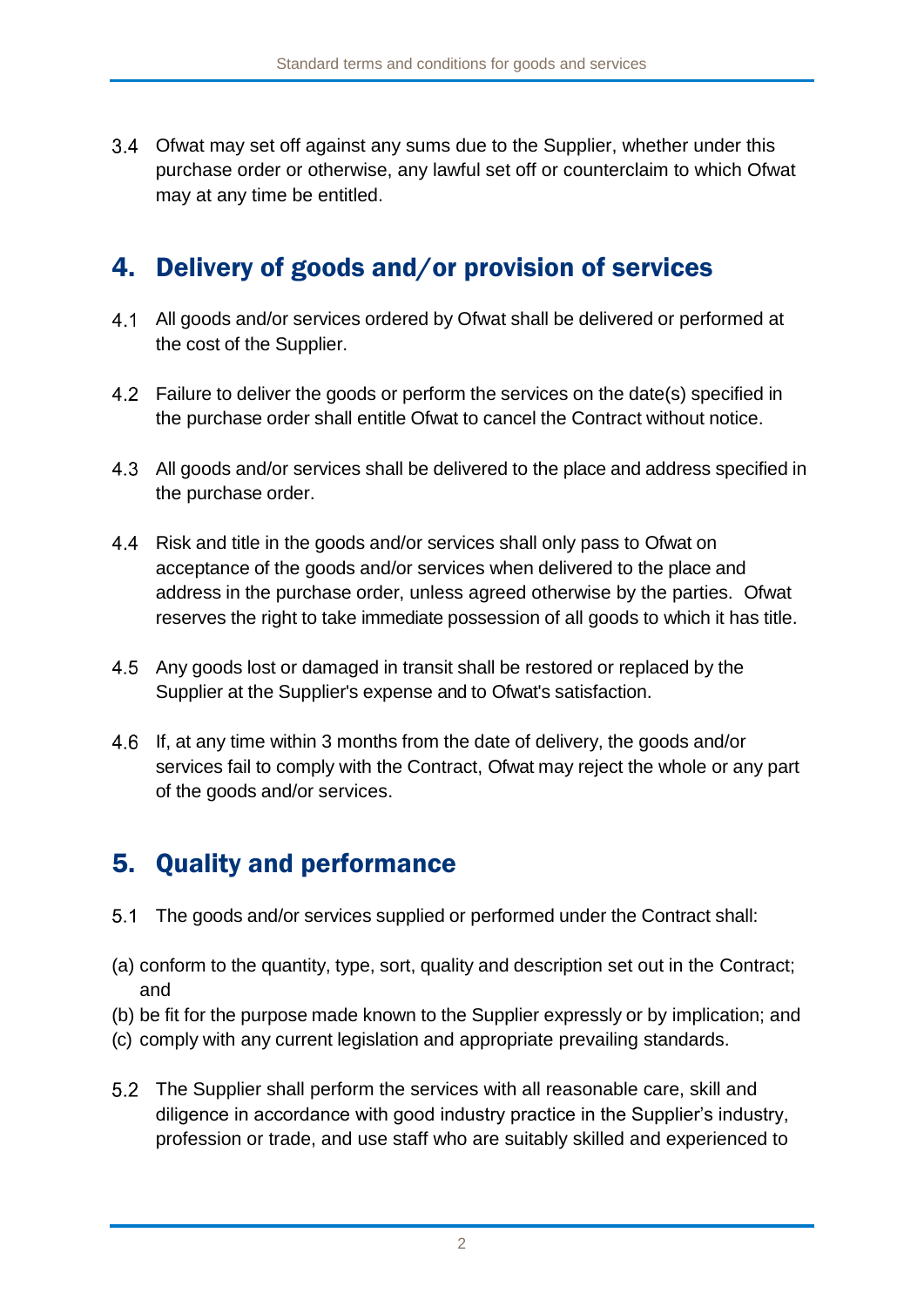perform tasks assigned to them, and in sufficient number to ensure that the Supplier's obligations are fulfilled in accordance with the Contract.

5.3 If the goods and/or services do not so comply, Ofwat is entitled at its option either to return the goods at the risk of the Supplier and reject the goods and/or services, and require the Supplier to re-perform the services or accept the whole or part of the goods and/or services supplied by the Supplier but without prejudice to any rights of Ofwat to claim compensation or damages for loss or damage suffered as a result of such failure to comply.

### 6. Term and termination

- The Contract shall take effect on the date specified in the purchase order and shall expire on the expiry date specified in the purchase order, unless otherwise extended or terminated in accordance with the terms and conditions of the Contract.
- Ofwat may terminate the Contract at any time by notice in writing to the Supplier to take effect on any date falling at least 28 working days (or, if the Contract is less than 3 months in duration, at least 14 working days) later than the date of service of the relevant notice.
- Without prejudice to any other right or remedy it might have, Ofwat may terminate the Contract by written notice to the Supplier with immediate effect if the Supplier:
- (a) is in breach of any obligation under the Contract which is not capable of remedy, or repeatedly breaches any of the terms and conditions of the Contract; or
- (b) is in breach of any obligation which is capable of remedy, and that breach is not remedied within 14 working days of the Supplier receiving notice specifying the breach and requiring it to be remedied; or
- (c) becomes insolvent, or if an order is made or a resolution is passed for the winding up of the Supplier, or if an administrator or administrative receiver is appointed in respect of the whole or any part of the Supplier's assets or business, or if the Supplier makes any composition with its creditors or takes or suffers any similar or analogous in consequence of debt in any jurisdiction.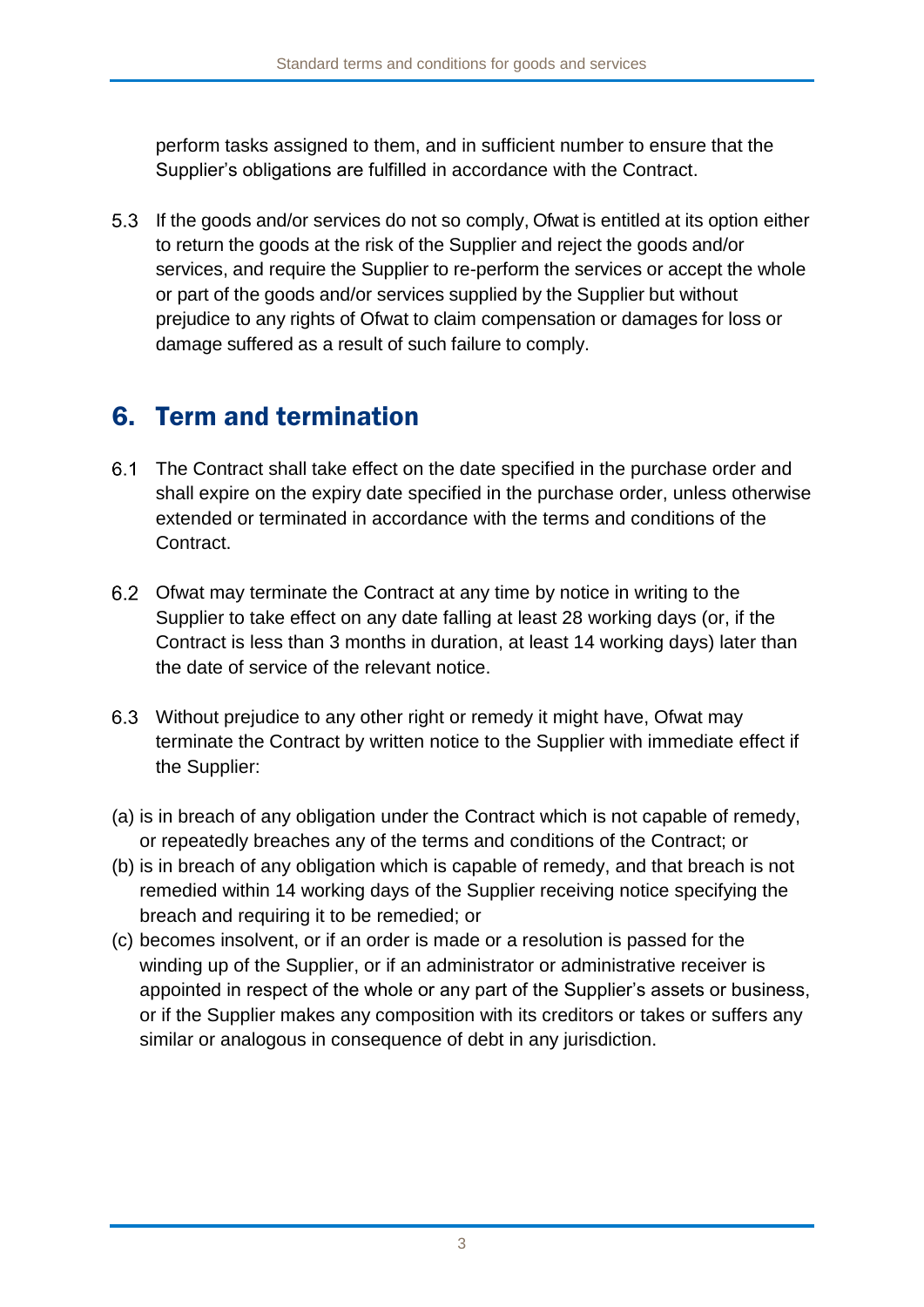# 7. Intellectual property

- $7.1$ The Supplier grants Ofwat a perpetual, royalty-free, irrevocable non-exclusive licence (with right to sub-licence) to use all intellectual property rights in the goods and/or services supplied, to the extent that it is necessary to fulfil its obligations under the Contract.
- All intellectual property rights in any materials created or developed by the Supplier pursuant to the Contract or arising as a result of the provision of the goods and/or services shall vest in Ofwat, unless agreed otherwise in the purchase order.
- The Supplier shall indemnify and keep indemnified Ofwat in full against all costs, expenses, damages and losses (whether direct or indirect), including any interest, penalties, and reasonable legal and other professional fees awarded against or incurred or paid by Ofwat as a result of or in connection with any claim made against Ofwat for actual or alleged infringement of a third party's intellectual property arising out of, or in connection with, the supply or use of the goods and/or services.

# 8. Confidentiality

 $8.1$ The Supplier shall treat all information disclosed to it by Ofwat and all information created as a result of the Contract as confidential, and safeguard it accordingly, and shall not disclose any such information without the prior written consent of Ofwat.

# 9. Liability

- $9.1$ Neither party shall exclude liability for death, personal injury or fraud.
- The aggregate liability of the Supplier in respect of all defaults, claims, losses or damages howsoever caused, whether arising from breach of the Contract, the supply or failure to supply the goods and/or services, misrepresentation, tort (including negligence), breach of statutory duty or otherwise shall in no event exceed a sum equal to 150% of the price paid or payable to the Supplier.
- Except in the case of claims arising under clauses 7.3 (indemnity) and 20.1 (indemnity), in no event shall the Supplier be liable to Ofwat for any loss of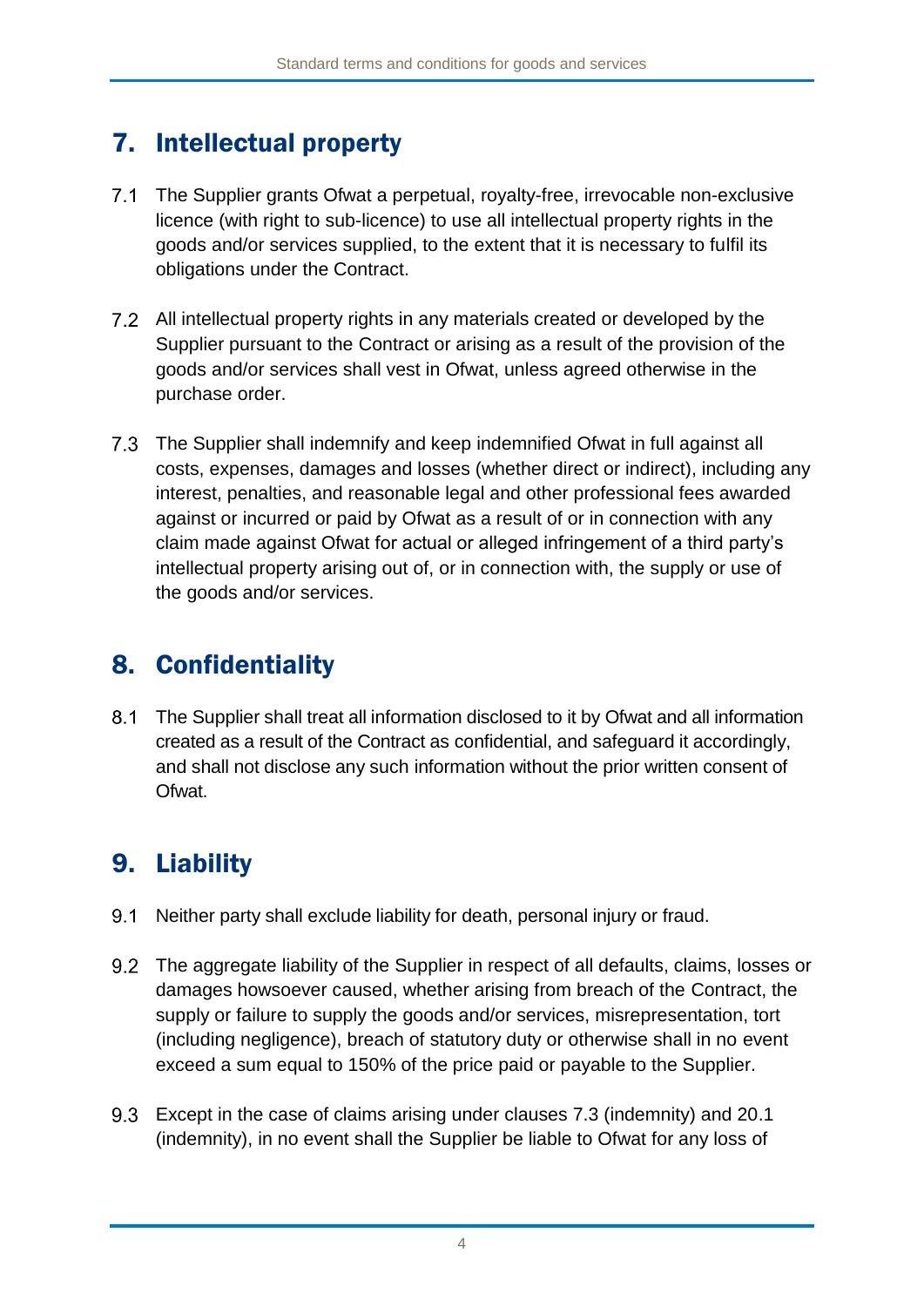profits, loss of business; loss of revenue, loss of or damage to goodwill, loss of savings and/or any indirect, special or consequential loss or damages.

### 10.Protection and security of data

- 10.1 The Supplier shall, and shall procure that its staff and subcontractors shall comply with any requirements under the Data Protection Act.
- 10.2 When handling Ofwat data, the Supplier shall ensure the security of the data is maintained in accordance with the security requirements of Ofwat as specified in the purchase order.

# 11. Freedom of Information

- 11.1 The Supplier acknowledges that Ofwat is subject to the Freedom of Information Act and the Environmental Information Regulations 2004 ('the Information Laws') and where applicable, the Supplier shall provide all necessary assistance to enable Ofwat to comply with its obligations under the Information Laws.
- 11.2 The Supplier acknowledges that Ofwat may be required under the Information Laws to disclose Information concerning the Supplier or the Contract (including commercially sensitive information) without consulting or obtaining consent from the Supplier

# 12.Publicity

12.1 The Supplier shall not, without the prior written permission of Ofwat, advertise or disclose to any third party that it is providing the goods and/or services to Ofwat.

### 13.Dispute resolution

13.1 The parties shall attempt in good faith to negotiate a settlement to any dispute arising out of or in connection with the Contract. In the event a settlement cannot be reached within 28 working days of the dispute arising the parties may exercise any remedy they have under applicable law.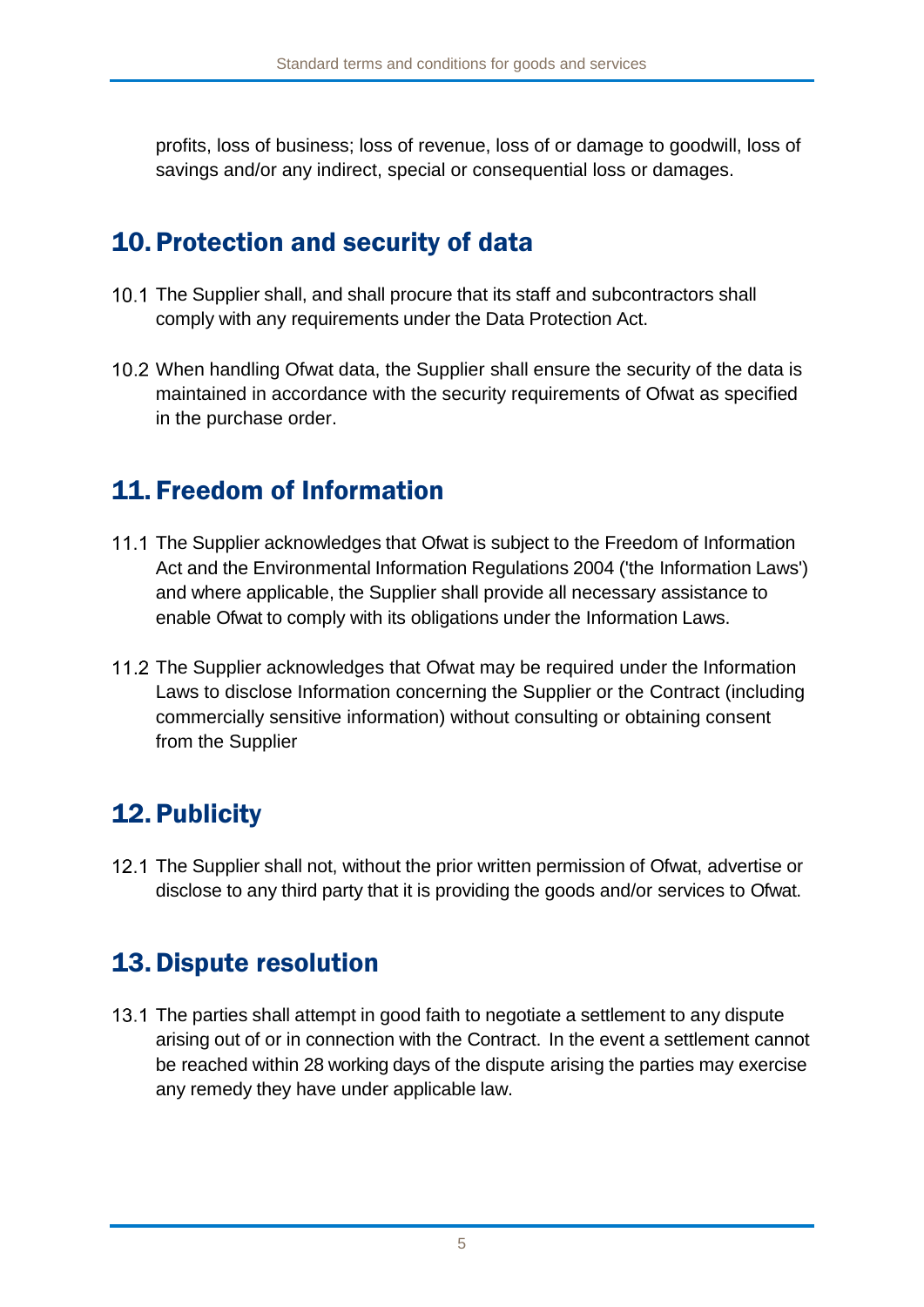#### 14. Force majeure

14.1 Neither party shall have any liability under or be deemed to be in breach of the Contract for any delays or failures in performance under the Contract which result from circumstances beyond the reasonable control of the party affected. Each party shall promptly notify the other party in writing when such circumstances cause a delay or failure in performance and when they cease to do so. If such circumstances continue for a continuous period of more than 28 working days, either party may terminate the Contract by written notice to the other party.

### 15. Subcontracting and assignment

15.1 The Supplier shall not without the prior written consent of Ofwat assign, transfer subcontract or novate in whole or in part the benefit or the burden of the Contract or any part of the Contract.

#### 16.Relationship between the parties

16.1 This Contract does not create a partnership between Ofwat and the Supplier or make one of the parties the agent of the other for any purpose.

# 17. Waiver

17.1 No delay, neglect or forbearance on the part of either party in enforcing against the other party any term or condition of the Contract shall either be or be deemed to be a waiver or in any way prejudice any right or that party under this Contract.

#### 18. Entire agreement

18.1 These terms and conditions and the purchase order shall comprise the entire terms and conditions of the Contract in relation to the subject of the purchase order, and the Supplier's terms and conditions shall be expressly excluded.